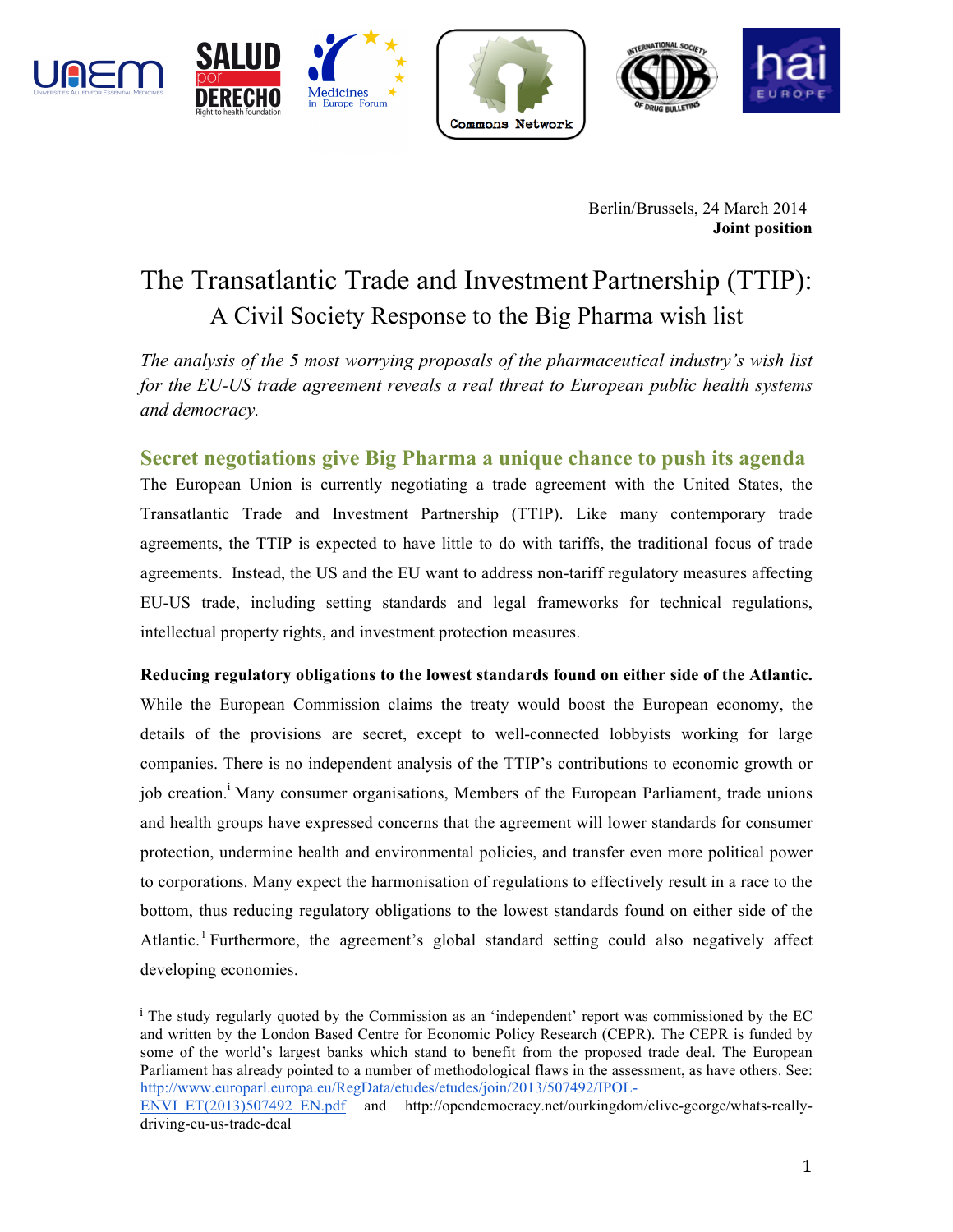**Negotiated in secret to benefit commercial interests of a few multinational firms.** Even though the agreement is likely to affect nearly one billion European and US citizens as well as many others beyond that, it is being negotiated in secret. The lack of transparency undermines the legitimacy of the negotiations and runs counter to the democratic notion that citizens should know what their governments are doing on their behalf. Also, the secrecy reinforces the asymmetric influence of the general public and big corporations. Many big corporations have direct and regular access to the negotiators on both sides of the Atlantic, and hundreds of industry lobbyists serve on US trade advisory boards where they have privileged access to the text being negotiated.<sup>2</sup> Only a few Members of the European Parliament have occasional and limited access to the negotiation texts. Member States have limited insight into texts, while national parliaments, civil society or trade unions are mostly excluded from the process. This asymmetry in access to the negotiating text and corporate pandering by trade officials reinforces our concerns that the agreement is being designed to promote the particular commercial interests of large multinational firms over the general interest of citizens and consumers.

**A unique chance for big pharma to push its agenda.** The pharmaceutical industry is one of the most powerful corporate actors on both sides of the Atlantic and these companies perceive the agreement as a unique chance to put forward their agenda. The EU Commission has referred on multiple occasions to the pharmaceutical industry wish-list, promising 'to take it to the negotiation table'. The wish-list was leaked to civil society.<sup>ii</sup> Here we shall unpack and analyze a selection from this list and discuss the implications of this agenda for access to medicines, European health systems, patients and the rest of the world.<sup>iii</sup>

## **Industry Wish List Implications for Public Health**

 

A reading of the industry wish list reveals the extent of the industry's ambition for TTIP. Apart from the intention to expand the periods of monopoly through patents and other intellectual property measures, on several accounts it clearly seeks to undermine regulations set by European Member States to protect public health. Also, this agenda directly attacks the

ii Full list: http://openmedicineeu.blogactiv.eu/files/2013/12/TTIP-AGENDA.pdf There is also this submission of PhRMA to USTR from last year with similar demands (published): See comments PhRMA submitted to the Office of the U.S. Trade Representative (USTR), available at: http://www.regulations.gov/contentStreamer?objectId=09000064812d9cad&disposition=attachment&conte ntType=pdf

iii We do not address all the points in the original list, yet the problematic ones having clear implications.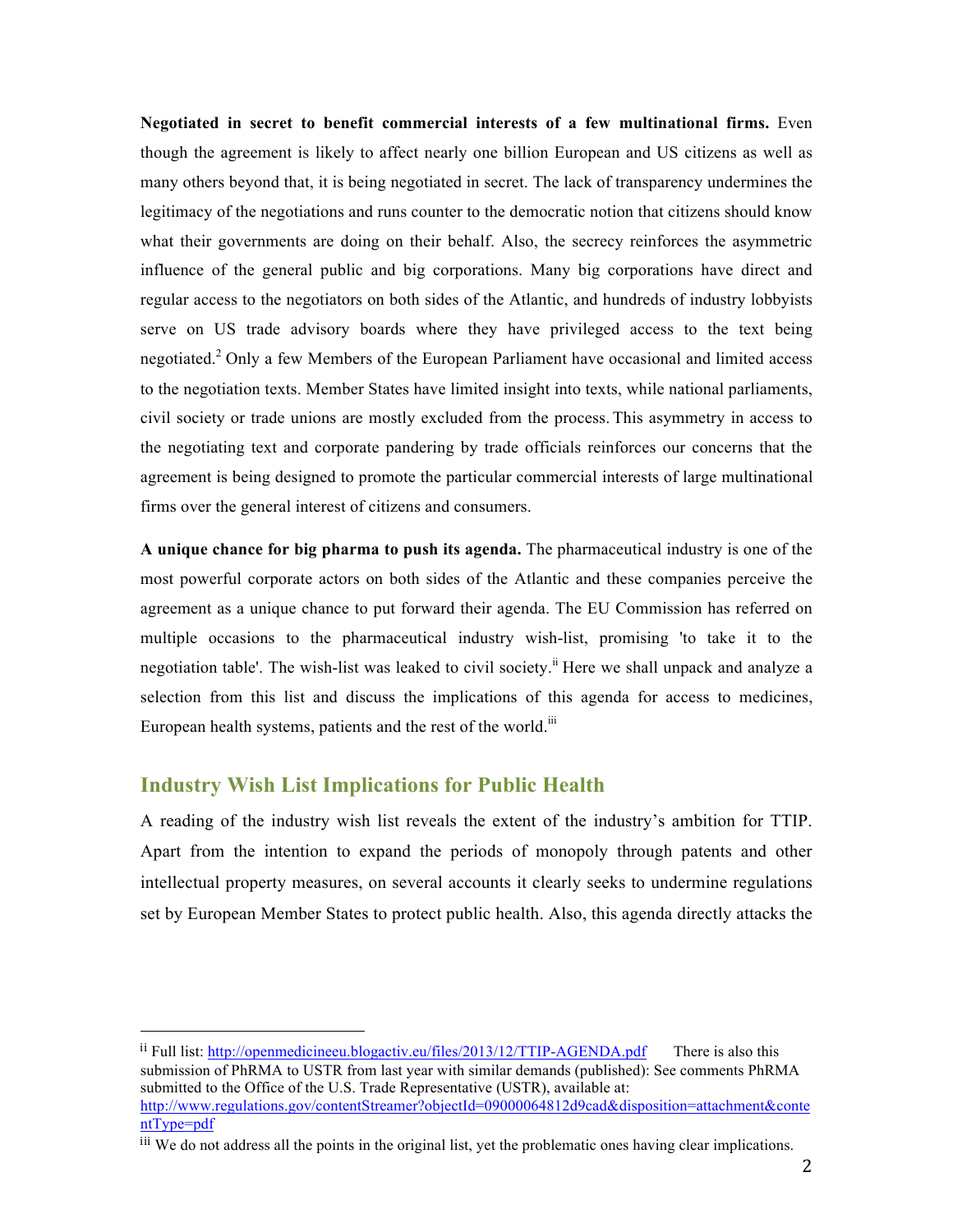praiseworthy yet long overdue EU move towards transparency on clinical trials which would

enhance public safety.<sup>iv</sup>

# **Reprint of a selection of Pharmaceutical Industry Wish List**

#### I. Regulatory issues

Greater regulatory convergence:

- a built-in agenda allowing for progressive greater regulatory convergence over time.
- a Working Group on Pharmaceutical and Medical Devices as platform to discuss implementation issues and address joint approaches to future compatibility topics.
- Single development plans
- address duplicative clinical testing requirements (via revision of ICH E5)

Other areas of convergence

- establish harmonized list of clinical trial result data fields & agree on which may be disclosed to the public (uniform protection of confidential commercial info & trade secrets)
- add a pharmacovigilance cluster to conduct work on post-marketing testing & risk management requirements

#### II. IPR

- PhRMA: seek patent term adjustments for patent office delays in the EU
- PhRMA: seek forms of patent linkage in the EU
- EU/US aligned approach re disclosure of clinical trials data (impact on commercial opportunities in third countries should also be considered)
- Include commitment to shared principles regarding patentability standards
- Extension of data exclusivity (DE) on biologics in EU up to 12 years (despite in US it is 4ys DE and 8ys Market Exclusivity)
- Establish a benchmark for not limiting the use of trademarks other than to protect public health

III. Market Access & Transparency

- pricing  $&$  reimbursement (P&R) policies should take into account innovation
- when products are grouped for pricing & reimbursement (P&R) purposes, it should only take into account bioequivalent products
- To avoid that pricing  $&$  reimbursement (P $&$ R) policies hamper trade between EU/US
- include a pharma annex on P&R policies that promote transparency principles in processes & and reward innovation
- Procedural safeguard in government P&R
- legal remedies for applicants

 

IV. Other chapters:

● Third countries: coordinated approach for trade policy objectives in third countries: joint principles on regulatory harmonization, transparency measures, IP and tariff elimination and coordinated approach to be leveraged at multilateral level when feasible: WTO, OECD, ICH, WIPO

<sup>&</sup>lt;sup>iv</sup> The European Medicines Agency (EMA) is developing a policy on the proactive publication of clinicaltrial data. At the same time the European Commission has developed a new regulation on Clinical trials which also enhances transparency

See:www.ema.europa.eu/ema/index.jsp?curl=pages/special\_topics/general/general\_content\_000556.jsp

and Council of the European Union "Consolidated text of the draft regulation on Clinical trials on medicinal products for human use as approved by the Permanent Representatives Committee (Part 1) on 20 December 2013"

http://register.consilium.europa.eu/doc/srv?l=EN&t=PDF&gc=true&sc=false&f=ST%2017866%202013% 20INIT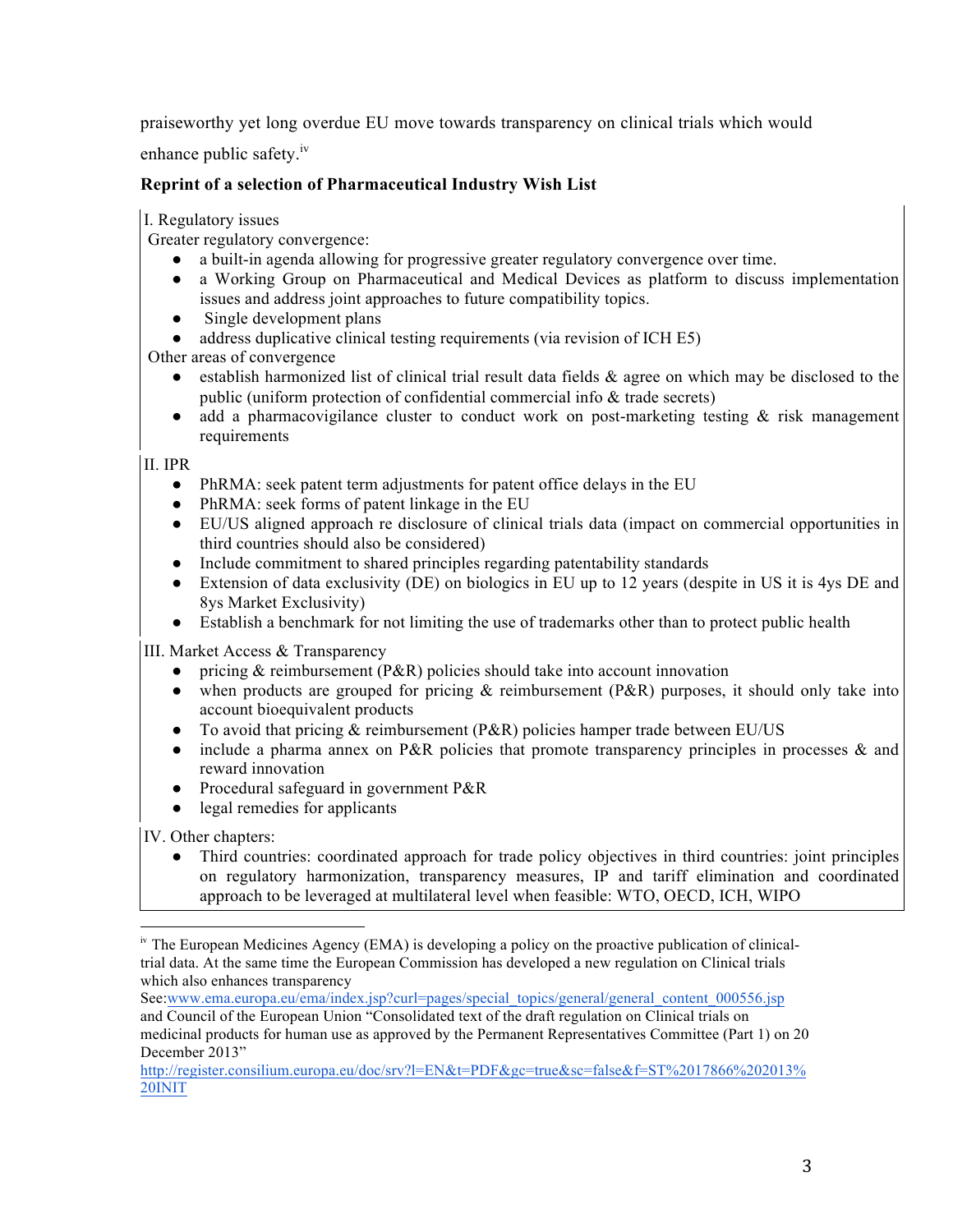#### **Implications for Public Health and Access to Medicines**

Generic competition and government pricing policies are essential to keeping medicines affordable.<sup>3</sup> At present, several EU public health systems already cannot provide access to medicines to all patients in need. High prices are an important obstacle and the crisis has made this situation particularly difficult. Countries hardest hit by the crisis, including Portugal, Spain and Greece, have been forced to dramatically cut their pharmaceutical spending.<sup>4</sup> The effects of these budget cuts on access to medicines and health services are already visible: In Greece for example more than 6,000 children are now without vaccination.<sup>5</sup>

The EU Commission's own 2008 Inquiry into the pharmaceutical sector showed that the balance between providing incentives for innovation and guaranteeing affordability to health products has been lost.<sup>6</sup> In fact, the EU Commission's Inquiry revealed that companies structurally abuse intellectual property rights limiting generic competition, hurting innovation and costing European health systems billions.<sup>V</sup> The TTIP proposals would aggravate this problematic state of affairs.

At the same time, although the sector has produced many key medicines for a broad variety of disease areas, the business model of Big Pharma is to a large extent based on innovation of little therapeutic value.<sup>7</sup> Many new medicines are neither safer nor more effective than those already available.<sup>8</sup> To keep this model profitable industry needs high hurdles of protection which are not oriented on usefulness but prevent as much competition as possible.<sup>9</sup> Furthermore, it has become clear that shrouding clinical trial data in secrecy (non-disclosure) damages both public health as well as innovation, and is ethically unacceptable.<sup>10</sup> Citizens, medical practitioners and researchers have the right to have access to full information on the medicines they take or prescribe.

**Industry wish list would worsen the situation.** Even if only a section of the industry's agenda is implemented, the consequences for European health systems and access to medicines would be significant. And given the pharmaceutical industry impressively successful track record in

<sup>v</sup> Strategies include excessive use of litigation, patent clusters, and practices like patent settlements; as well as misleading claims by originators about inferior quality of generics in decisions on product authorisation and pricing and reimbursement status; and the launching of follow-on products in order to displace generic medicines based on the original product. The Commission noted that on entry to the market, generic versions are 25 % less expensive than originator versions. After two years in the market, generic medicines are cheaper on average by 40%, due to competition.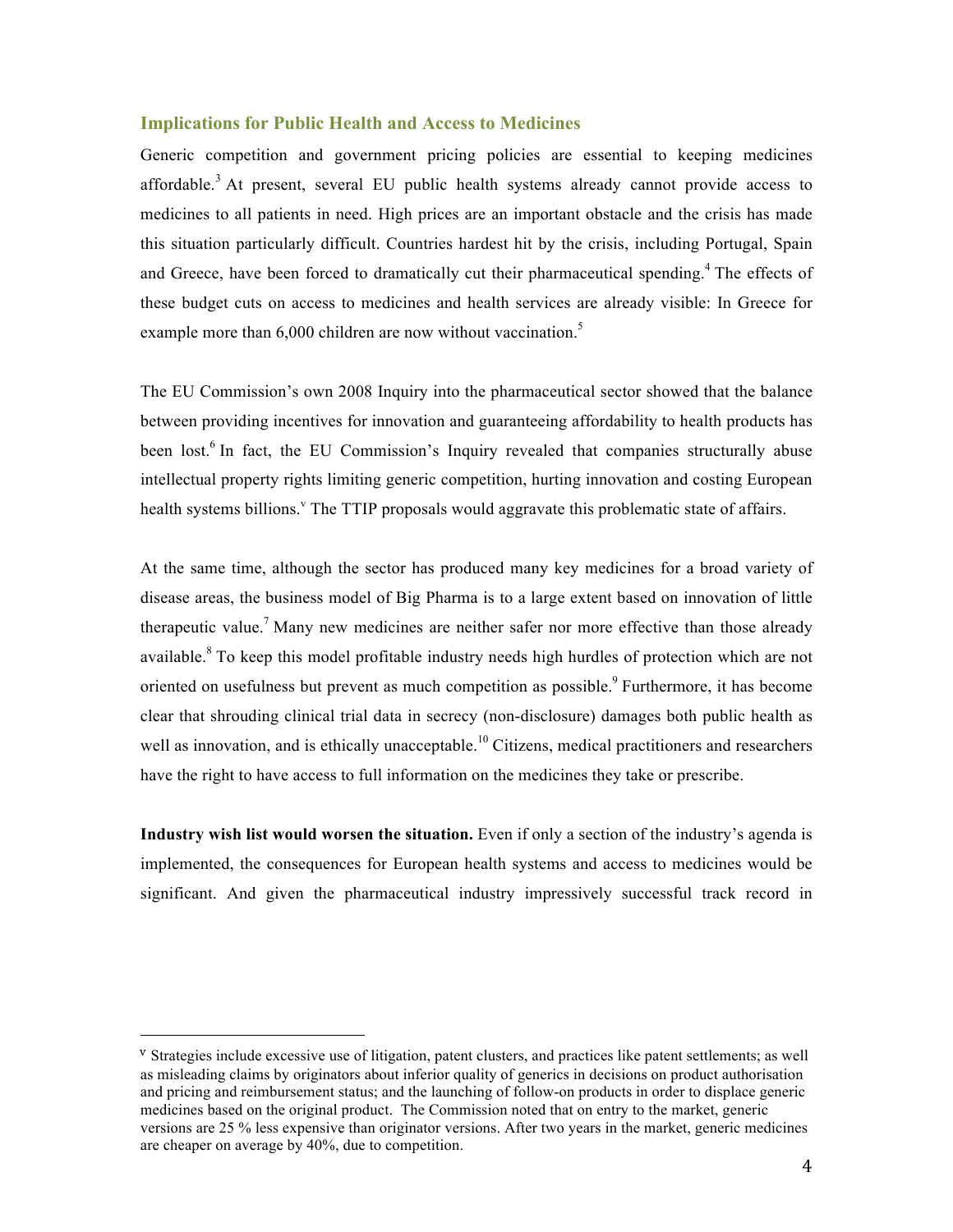pushing its agenda in international and bilateral trade negotiation, v<sup>i</sup> it is very likely that an important share of these proposals will end up in the negotiation text.  $\dot{u}$ 

| Most 5 worrying proposals of Implications<br>industry wish list         |                                                                                                                                                                                                                                                   |
|-------------------------------------------------------------------------|---------------------------------------------------------------------------------------------------------------------------------------------------------------------------------------------------------------------------------------------------|
| regulations                                                             | 1. Changes in intellectual property Longer monopoly periods, higher prices and more new<br>drugs with limited therapeutic value.                                                                                                                  |
| 2.<br>pricing<br><b>Limits</b><br>on<br>reimbursement policies          | and Undermining government policies to organise and<br>contain cost of medicines in their national health<br>systems.                                                                                                                             |
| clinical trials                                                         | 3. Attempts to limit transparency of $A$ strategy to undermine the new European Medicines<br>Agency's (EMA) policy and neutralize the New EU<br>Clinical Trials Regulation policy, which call for clinical<br>trial disclosure for public safety. |
| policy making +<br>Dispute making<br>in<br><b>resolution mechanisms</b> | 4. Increased corporate involvement Private sector interests trumping legitimate public policy                                                                                                                                                     |
| 5. Setting a global standard                                            | Negative impact on third countries                                                                                                                                                                                                                |

# **The 5 most worrying proposals of industry wish list**

## **1. Intellectual Property: Longer Monopolies, Higher Prices**

 

The World Trade Organization (WTO) agreement on the Trade Related Aspects of Intellectual Property Right (TRIPS) globalised standards for intellectual property protection and has been a source of controversy with regards to access to medicines since its creation in 1994. In fact, patent and other IP protections limit the availability of low cost generic medicines.<sup>11</sup> TRIPS includes some public health safeguards, yet bilateral trade agreements like TTIP offer new opportunities for the pharmaceutical industry lobby to demand further IP protections and lengthen the period of market exclusivity for its products. EU Commission position papers have made it clear that the Transatlantic Trade and Investment Trade Partnership (TTIP) is meant to include bolstering of bilateral intellectual property rules.<sup>12</sup> The industry wish list includes several proposals to achieve strengthened intellectual property rules

vi Most blatantly in GATT negotiations and the resulting agreement on Trade related Aspects of Intellectual Property (TRIPS) in 1994.

vii Some of these provisions also appear in the Trans Pacific Partnership agreement (TPP) the US is negotiating with Pacific Rim countries. The leaked text has the details and has provoked much controversy and serious concerns about access to medicines for the negotiating countries like Peru and Vietnam.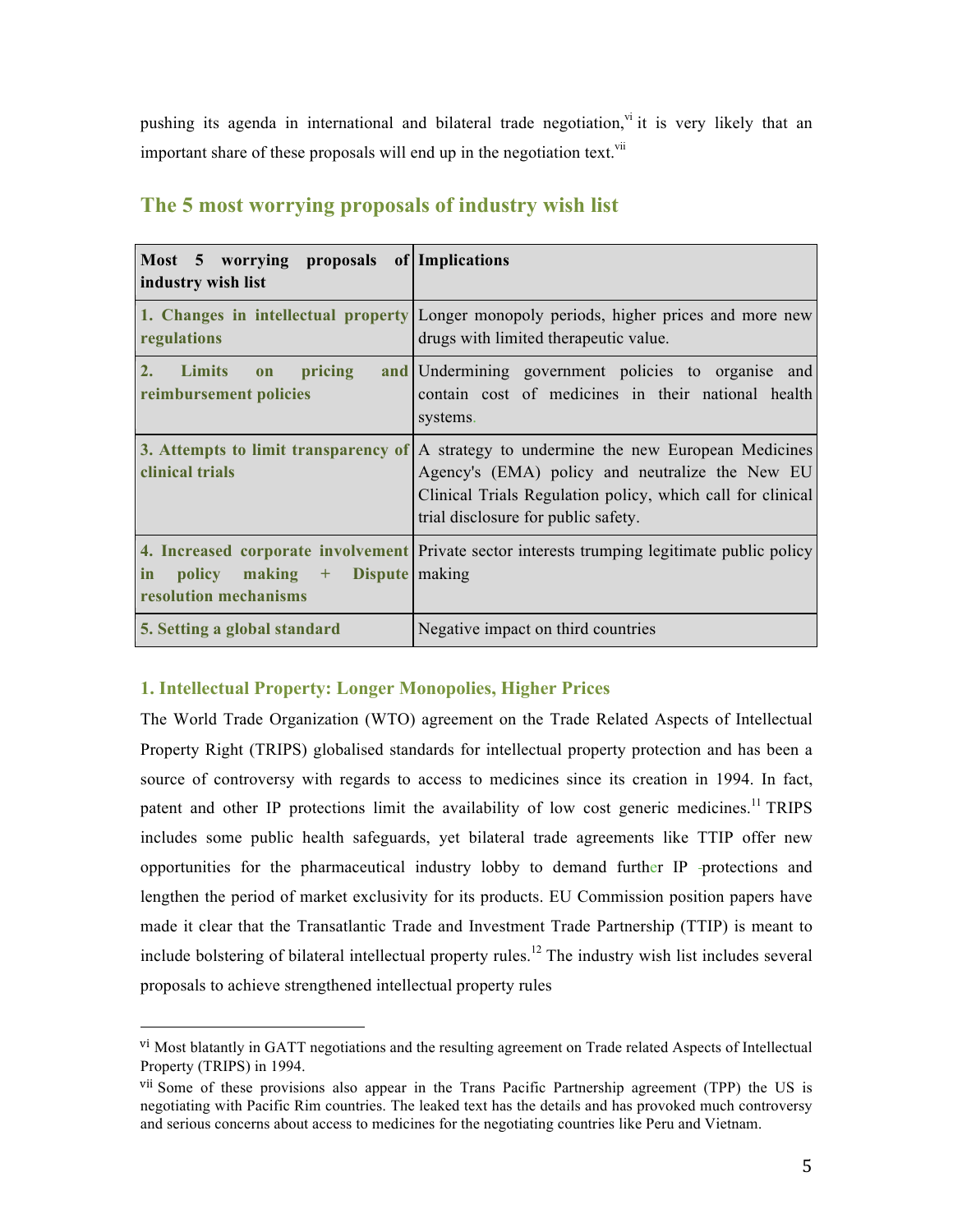**'Seek patent term adjustments for patent office delays in EU'.** This is a provision that extends the patent term beyond the set 20 years, to compensate for supposed 'delays' in the granting of a patent. In the EU there are already supplementary patent certificates (SPC) to compensate for delays in the granting of marketing authorization. Patent term adjustments extend the period of monopoly, regardless of the profitability of products, and consequently delay the availability of more affordable generic medicines. <sup>13</sup> If patent terms extensions are included in the trade agreement, it becomes more difficult for the EU or the US to reform their domestic laws, including by limiting such extensions when revenues and profits are already large, relative to investments in Research & Development.

**'Seek forms of patent linkage in the EU'.** Patent linkage refers to the linking of marketing authorisation for a medicine to its patent status. A market authorisation agency's function is to assess the efficacy and safety of medicines. Linkage to patent status causes delays in generics reaching the market and generally places generic medicines at a disadvantage on the market. Regulatory authorities would only be able to start the licensing process when the patent is terminated. It is currently forbidden in the EU; the European Court of Justice has maintained that it is an anti-competitive mechanism.<sup>viii</sup> Yet apparently industry still seeks to bypass that, using trade agreements.

**'Include commitment to shared principles regarding patentability standards'.** This refers to the harmonization of EU and US patentability standards. There are important differences between EU and US patentability standards.<sup>14</sup> In several areas, the EU has stricter patentability standards, meaning among other things, fewer patents and more competition; key for affordability and useful innovation. Some differences concern the patentability of bioethics of life forms. There is also the difference of requirements in utility (US) versus industrial application standards (EU); utility is generally a lower standard and makes it easier to get a patent, particularly in thriving areas such as biotech innovation. So this allusion to harmonization would in practice mean: laxer standards for patentability for 'new' inventions, more patents and less generic competition for Europe.<sup>15</sup> Industry would never push for upward (more stringent) harmonisation of regulations in the area of patentability. Although implicit, the objective in this particular case is clear when

viii Patent linkage is in contradiction with EU Directive 2001/83/EC, on the Community code for medicinal products for human use, which states '' the processing of marketing authorization procedures can be carried out without being affected by the protection of industrial and commercial property interests".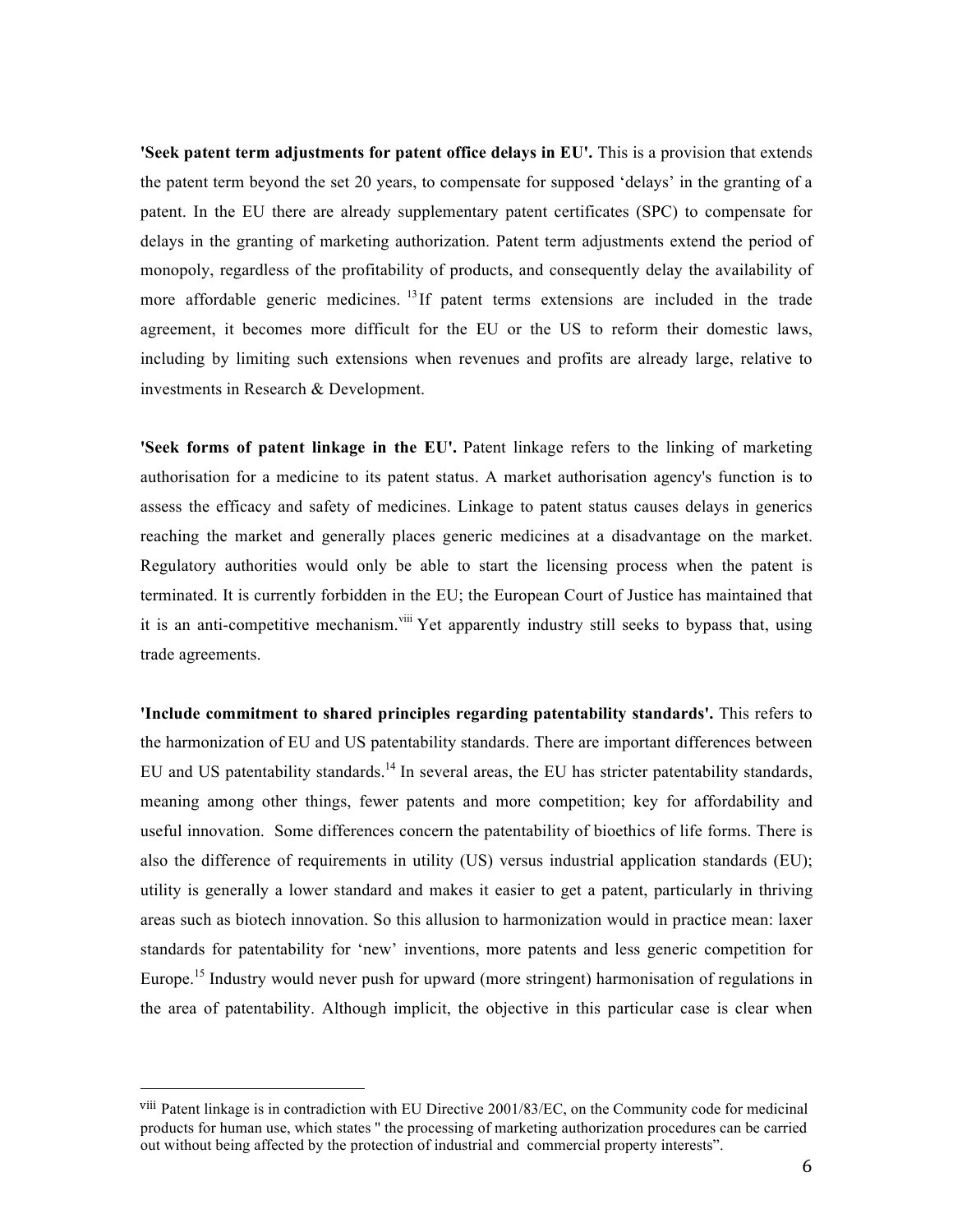considering the context: Downgrade patentability standards in the EU and then further export this to the rest of the world, similarly to what the US is already doing in other trade agreements.

**'Extension of Data Exclusivity (DE) on biological medicinal products in EU up to 12 years (despite in US it is 4 years DE and 8 years Market Exclusivity***)'***.** Data exclusivity may prolong the market exclusivity for the originator firms after the patent has expired. It does this by not allowing generic manufacturers to refer to the marketing authorization data when aiming to register their generic medicines. Inclusion of data exclusivity term of 12 years for biologics avoiding reference the information available about the original clinical trials for biological branded products- would lock in this term for both the US and EU (EU currently has  $8+2+1$ ) years). Although the 12 years have not made it through the policy process in the US and President Obama proposed 7 years instead, the Office of the United States Trade Representative (USTR) has tried this same strategy in the Trans Pacific Partnership Agreement.

**'Establish a benchmark for not limiting the use of trademarks other than to protect public health'.** This measure is likely to be related to the ongoing debate on using the International Nonproprietary name (INN) for biologicals, favoured by governments and the World Health Organization for public health reasons. Originator companies would rather use their trademark or proprietary name. This could limit the use of generics and of biosimilar medicines, the potential substitution by the doctor or the pharmacist – and so hampering affordability.<sup>16</sup>

#### **2. Pricing and Reimbursement: Undermining Member States' Medicines Policies**

Policies in pricing and reimbursement give EU Member States the flexibility and instruments to limit expenditure in public health systems, enabling them to grant broad and affordable access to medicines and even to protect public health (not reimbursing medicines with a questionable benefit harm ratio (i.e. pioglitazone in France and Germany) minimises the population exposed to its adverse reactions). If adopted, this could for example damage recent policies where Member States have cut medicines prices when faced with the need to cut public spending in times of austerity. The US in its trade policy has a record of seeking to limit government price controls in other countries, for instance by influencing pricing and reimbursement policies.<sup>17</sup> This allows for pharmaceutical companies to increase their profits on the medicines they market in a given country. The wish list illustrates how the pharmaceutical industry intends to undermine these price-controlling policies in the EU, just as they have inserted this into the US negotiation on Trans Pacific Partnership agreement (TPP).<sup>18</sup>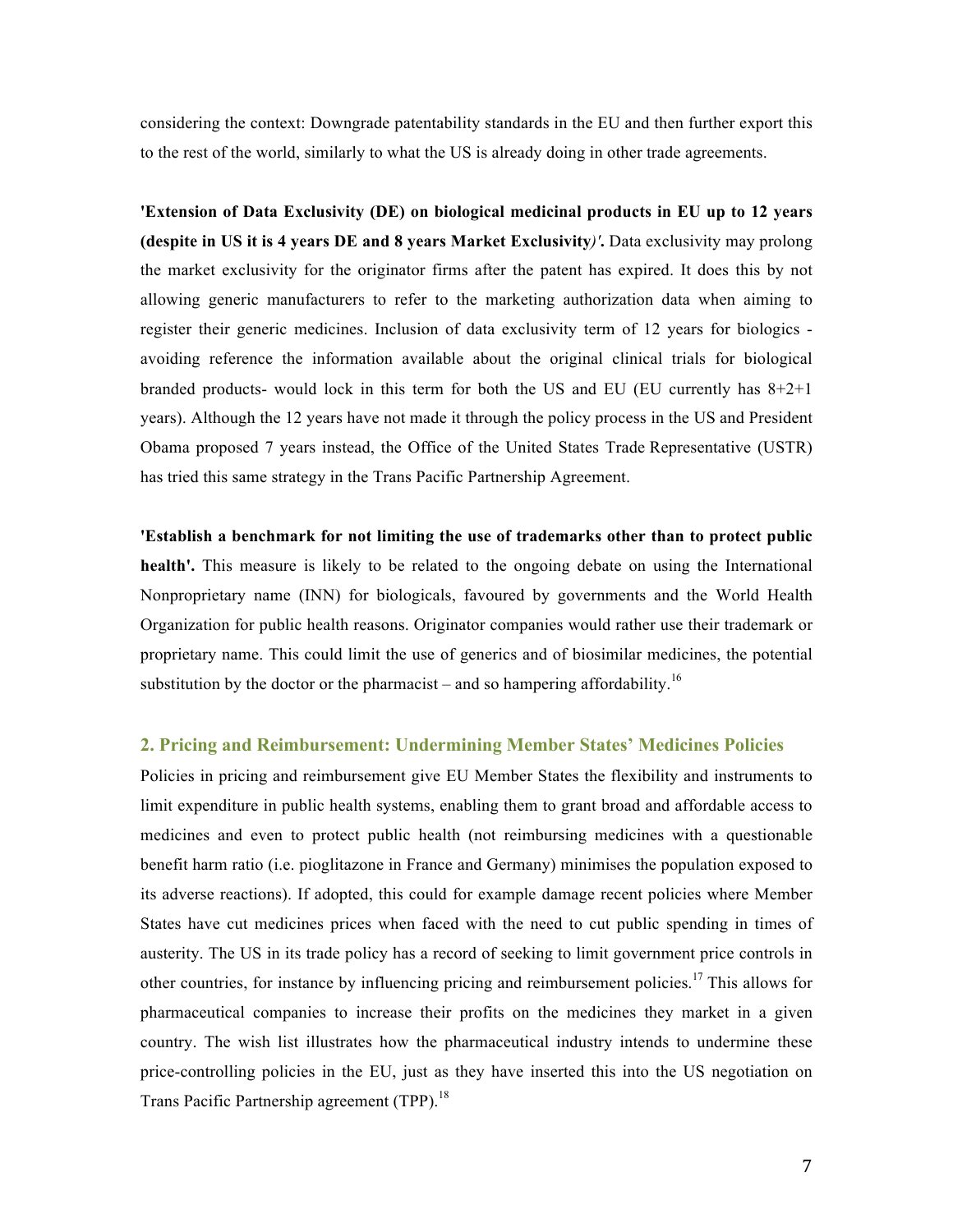**'Pricing & Reimbursement policies should take into account innovation***'***.** This refers to price control through pricing and reimbursement agencies. It implies prices should be high and 'reward innovative products' or new medicines. But pharmaceutical companies have a too broad definition of "innovation", including everything just "new" instead of rewarding only therapeutic progress (i.e. medicines that represent a tangible therapeutic advance for patients).

**'When products are grouped for Pricing & Reimbursement purposes, it should only take into account bioequivalent products'.** This measure aims to exclude biosimilars. Copies of biological medicines (i.e. proteins) fulfilling the same therapeutic function can be proven to be similar but not necessarily strictly bioequivalent as is the case for chemical compounds. That demand would imply an unjustified reduction of the number of products that are comparable in order to establish the minimum reimbursement price. This would undermine Member States' subsidiarity in terms of its health systems organisation and pro-access policies.

**'To avoid that pricing & reimbursement (P&R) policies hamper trade between EU/US include a pharma annex on P&R policies that promote transparency principles in processes & and reward innovation.***'* This is in line with the first point, that there should be high prices for 'innovative products' and insight & voice for the industry, with more industry control over the pricing and reimbursement policies established at national level.

**'Procedural safeguards in government P&R.'** This refers to companies having a voice in the internal pricing policies of governments through 'procedural safeguards'. For instance, tacit agreements coming into force when deadlines are not met or penalties applicable to Member States per day of delay, among others.

**'Legal remedies for applicants.'** This is much like 'procedural safeguards'. Companies would like to be able to take a government to court to contest a pricing and/or reimbursement decision. Investor to states dispute mechanisms (ISDS) could be such a legal remedy which would be beyond any democratic control (see point 4).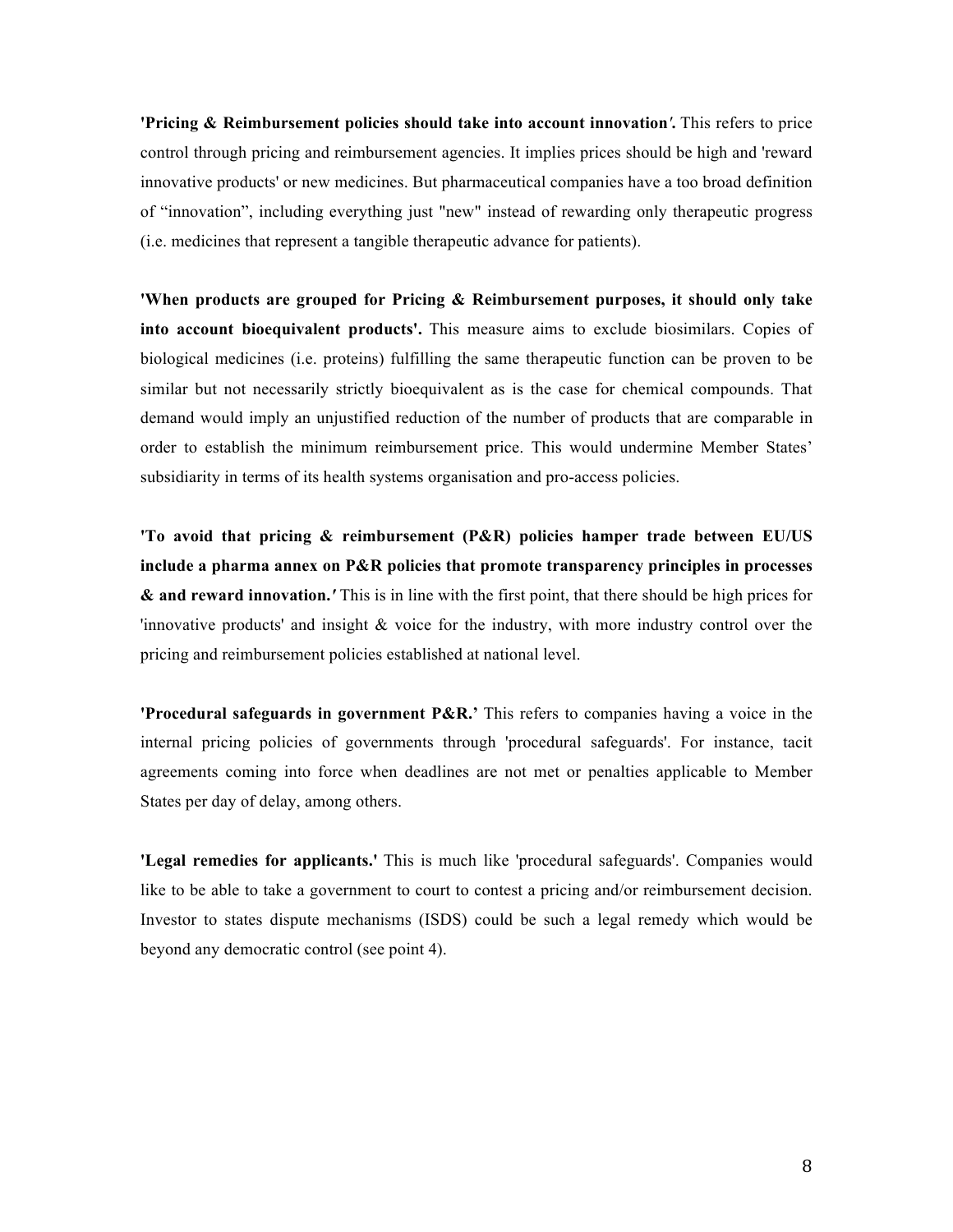#### **3. Limiting Clinical Trial Transparency: Undermining EU Public Health Policy**

**'EU/US aligned approach regarding disclosure of clinical trial data (impact on commercial opportunities in third countries should also be considered).'**

**'Establish harmonized list of clinical trial result data fields & agree on which may be disclosed to public (uniform protection of confidential commercial information & trade secrets)'**

Currently over half of all clinical trials are never fully published (not registered and/or results are not available) and scientific knowledge about the safety and efficacy of these pharmaceutical products is lost forever. In Europe there is now a strong push towards transparency on clinical trials data spearheaded by the public health community.<sup>19</sup> Granting full access to clinical trial data is crucial for evidence-based medicine.<sup>20</sup>The recently revised EU Clinical Trials Regulation includes more transparency on the approval, conduct, and publication of detailed results of clinical trials.<sup>21</sup> The European Medicines Agency (EMA) announced that it will change its policy and proactively publish detailed clinical trial data provided by industry when applying for marketing approval (clinical study reports, CSR)<sup>ix</sup> However, the pharmaceutical industry does not agree and is fighting the EMA's policy in court (European Court of Justice).<sup>22</sup>

The European federation of pharmaceutical industries and associations (EFPIA) and the US pharmaceutical industries organisation (PhRMA) have developed joint principles for 'responsible data sharing,' which basically maintain the current status quo, by using 'commercial confidentiality' agreements as barriers to transparency. Moreover, welcoming the new EU Directive proposal on trade secrets published end of November 2013, EFPIA calls for clinical data to fall into the definition of trade secrets.<sup>23</sup> Enshrining such an 'aligned approach' in the TTIP would lock in the status quo for EU and US law, and undermine efforts by the EMA, European Parliament and Member States to disclose clinical trial data for public health reasons.<sup>24</sup> In practice that could mean that any information which is "unfavourable" for a drug (lack of efficacy, harms) could be considered confidential because its publication will definitely mean a commercial disadvantage.

ix This is partly a consequence of the Tamiflu scandal where EMA authorized it without having seen the full scientific data itself, and a consequence of other pharmacovigilance disasters(Vioxx, Acomplia) where an independent reanalysis of the data show that adverse drug reactions could have been identified at time of marketing authorisation but where dissimulated by the marketing authorisation holder.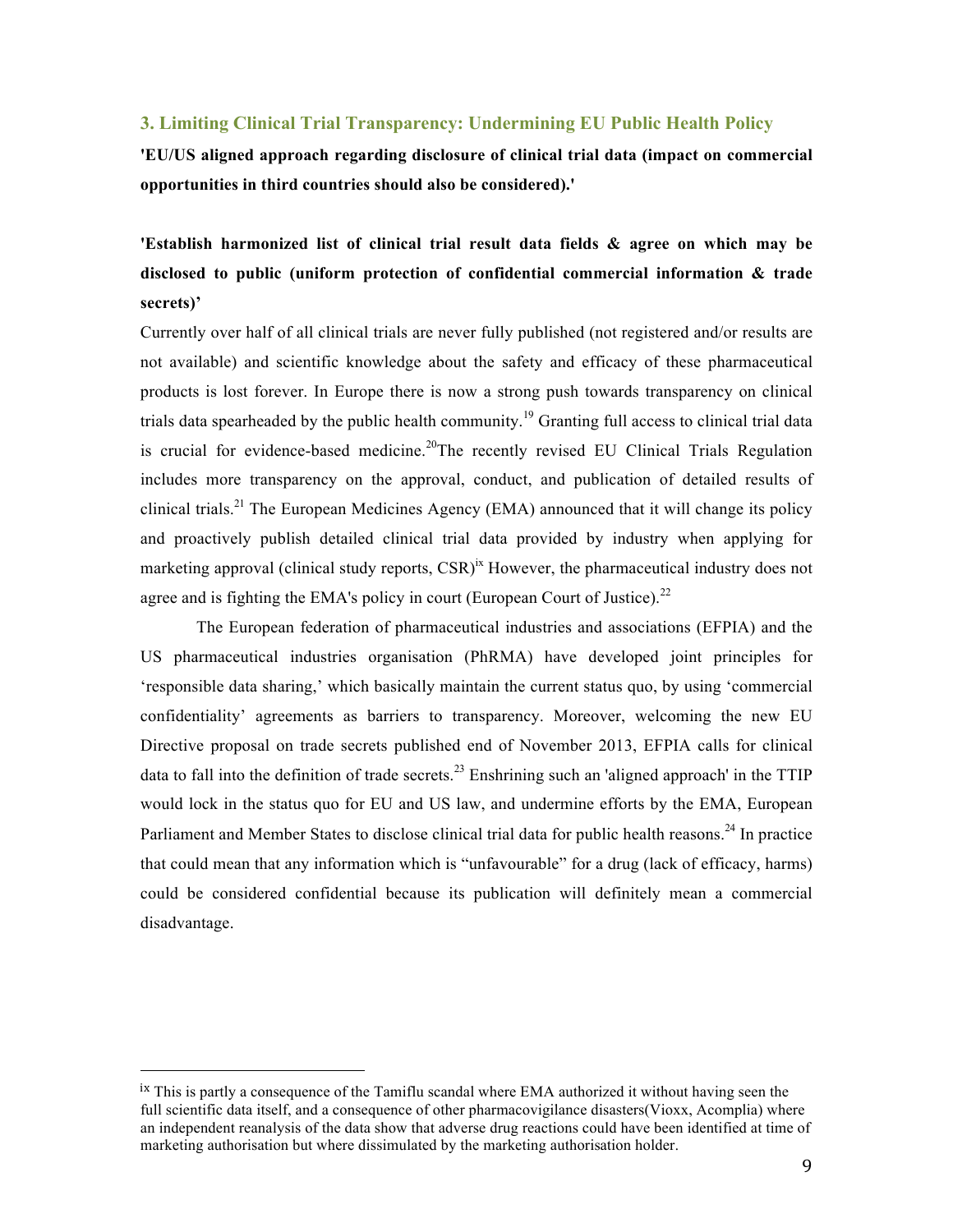#### **4. Private sector interests to trump legitimate public policy regulations**

**'Procedural safeguards in government P&R.***'* This refers to companies having a voice in the internal pricing policies of governments through 'procedural safeguards' (see point 3).

**'Legal remedies for applicants.'** This is much like 'procedural safeguards'. They would like to be able to take government agencies to court to dispute pricing decisions.

**Investor-to-state-dispute mechanisms** could provide such a procedural safeguard or legal remedy. Both the US and the EU are planning to include dispute resolution mechanisms in this agreement. As in many other bilateral investment treaties, investor-to-state dispute settlements (ISDS) would be part of the investment chapter. ISDS allows companies to bring claims against a government in a judicial form outside the national courts, often seeking monetary compensation for allegedly illegal behaviour that negatively affected their business. Intellectual property rights would be subject to ISDS measures in the bilateral investment chapter, yet ISDS can also concern price control policies, and other pro-public health policies that limit the profits of pharmaceutical companies.

ISDS has on many occasions been targeted at government's public health and environmental policies and can hamper a governments' regulatory freedom, leading to a'chilling' effect on regulatory processes.<sup>25</sup> Multinational companies in both the US and the EU have been using these instruments to attack government policies all over the world. Dutch insurer Achmea recently won a 22 million Euro award against the Slovak Republic because the country had reversed the privatisation of its national health system to contain costs. US Pharma company Eli Lilly is suing the Canadian government over its patentability standards for \$500 million US dollars.<sup>26</sup> In another IPR-based claim, US tobacco giant Philip Morris is suing Uruguay and Australia over their-anti smoking laws, on the basis that warning labels on cigarette packs and plain packaging interfere with its trademark, causing a substantial loss of market share.<sup>27</sup> The pharmaceutical industry will not shy away from using such an instrument to attack national public health or costsaving policies in order to maximize profits. Companies are already well protected under EU law. Enshrining power for corporations in this agreement and enabling US companies to challenge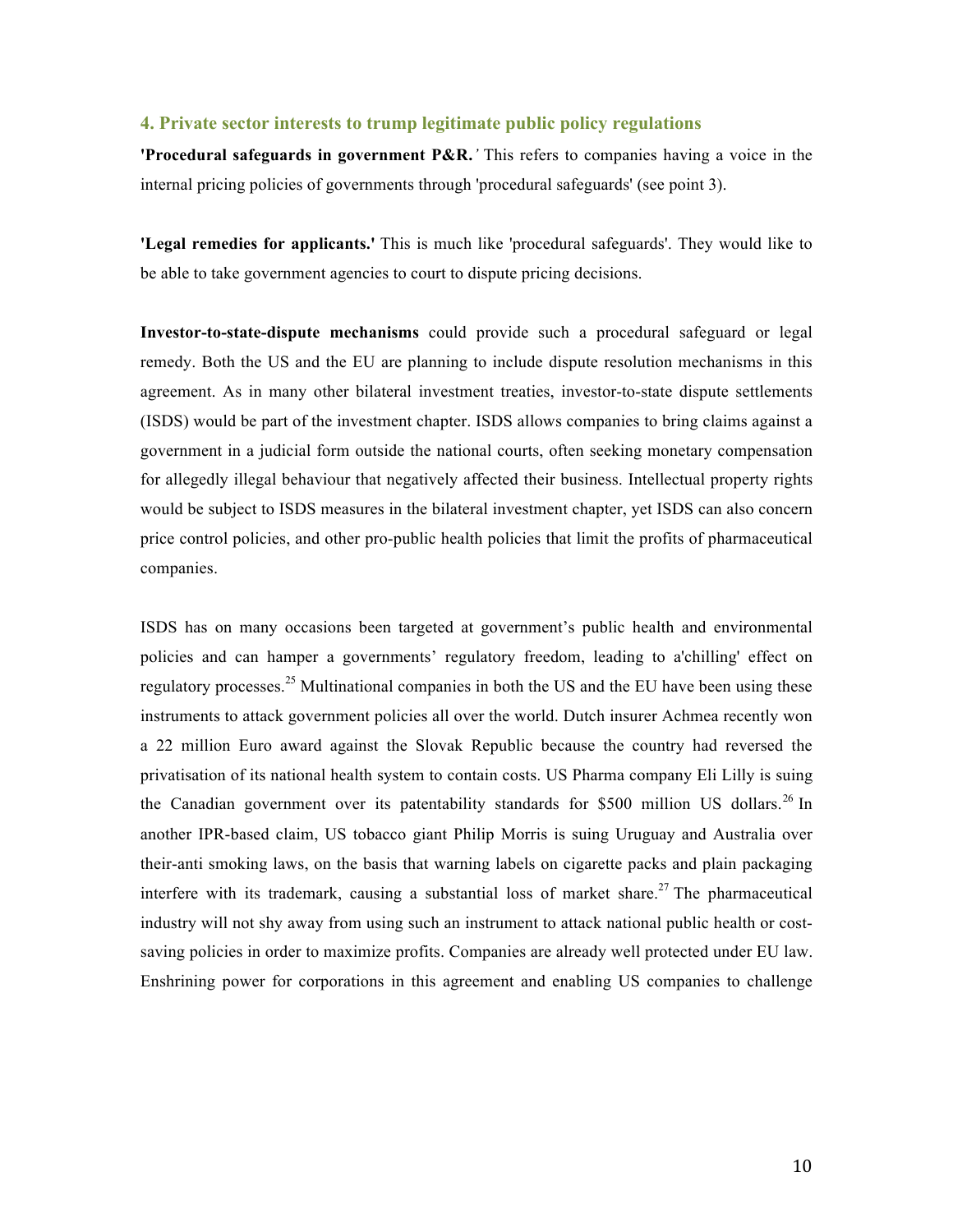public health regulations means that the healthy balance between public and corporate interest is forever  $lost<sup>x</sup>$ 

#### **'A built-in agenda allowing for progressive greater regulatory convergence over time.'**

Since 1994, the International Conference on Harmonization  $\rm{(ICH)}^{28}$  comprising of the regulatory authorities and pharmaceutical industry of Europe, Japan and the US have harmonized international rules for drugs registration. In fact, the US, EU and Japanese authorities in cooperation with Big Pharma have replaced the WHO in the task of laying down international standards for quality, safety and efficacy of medicines. Even though the majority of the adopted standards are of good quality, the process dodges multilateral decision-making and some new standards serve as mere trade barriers.<sup>29</sup>

**'A Working Group on Pharmaceutical and Medical Devices as platform to discuss implementation issues and address joint approaches to future compatibility topics***.***'** Implementation is half the game. This working group would actually be more of a committee of implementation, just as the World Trade Organization's (WTO) TRIPS Agreement has the Council for TRIPS to monitor the operation of this Agreement.<sup>xi</sup> The TTIP would have a committee particularly devoted to pharmaceutical policies and regulations. Implementation issues would concern IP, as well as regulatory issues, pricing and reimbursement. These types of working groups tend to have no public record and totally lack transparency and democratic control – it would institutionalize this type of joint transatlantic pharmaceutical and medical devices industry lobbying.<sup>xii</sup>

**'Address duplicative clinical testing requirements (via revision of ICH e5)'.** Currently the International Conference on Harmonization (ICH) allows countries to have additional trials because differences in populations (genetic, etc.). Therefore full harmonization could create safety risks for patients.

<sup>x</sup> Karel De Gucht, European commissioner for trade, announced 21 January that EU negotiators will suspend one part of ongoing trade talks with the United States - a section dealing with investment rules while the Commission conducts a three month long public consultation. http://kriegspiel/international/business/criticism-grows-over-investor-protections-in-transatlantic-tradedeal-a-945107-2.html

xi Article 68, TRIPS Agreement

xii The US-South Korea FTA includes such a Working Group and so does the US proposal for the Trans Pacific Partnership (TPP) agreement.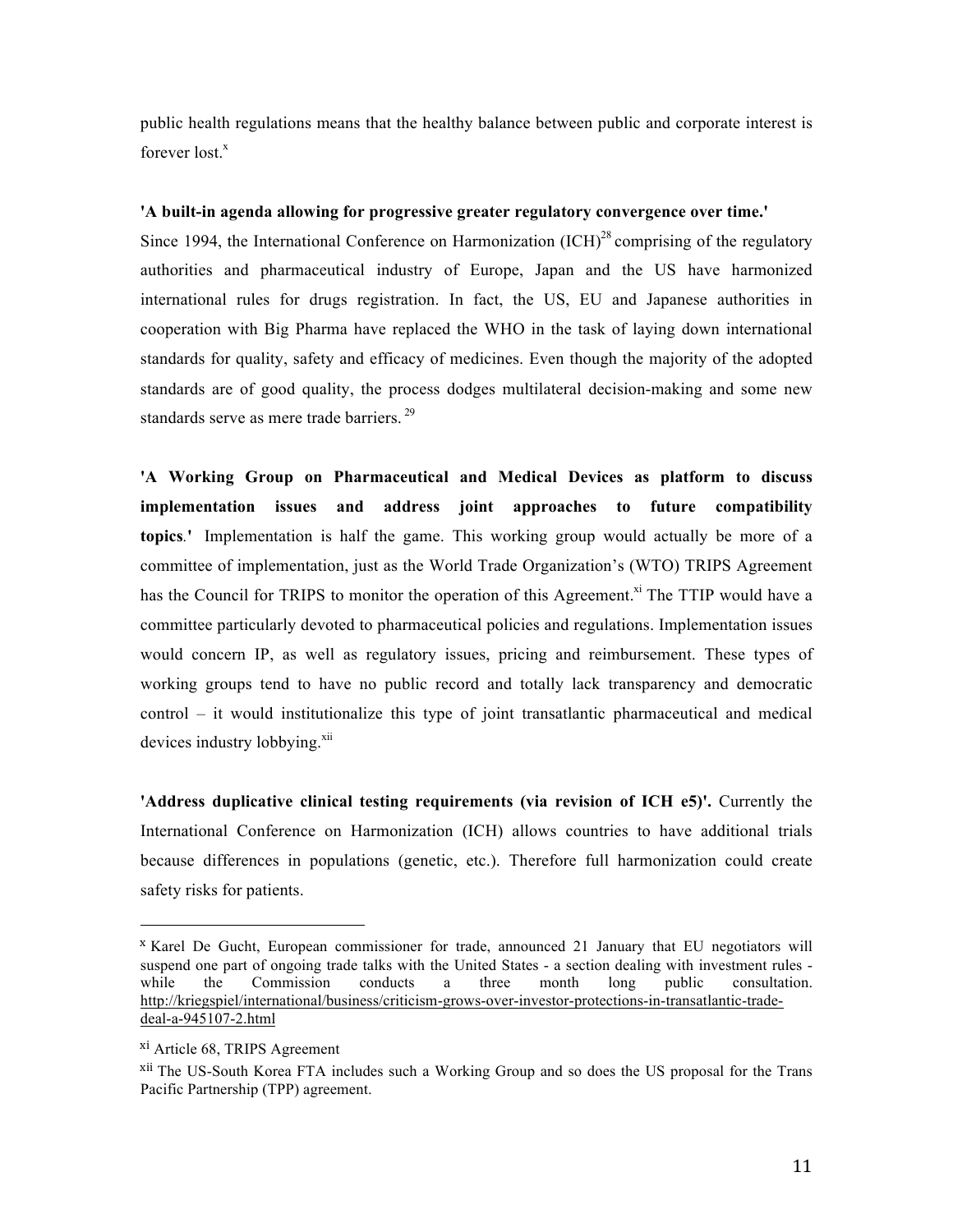#### **5. Global standard setting**

The implications of the TTIP for third countries - especially lower and middle-income countries are significant, as one of the objectives behind this agreement is to set global standards. Less transparency on the benefit and harm of medicines, longer monopolies, less generic competition and limits on pricing policies are even more harmful for low and middle-income (LMICS) countries where resources are more constrained. Many LMICs have fewer institutions to frame and balance intellectual property protection and higher prices, such as health insurance and strong competition law. Here, the increased power and protection of large corporations will put an even greater burden on public health systems and on citizens, effectively leading to the exclusion of many people from accessing certain medicines. At the same time, some of the demands could create trade barriers for third countries.

# **The EU should promote the Common Good, not Narrow Commercial Interests**

Undoubtedly the pharmaceutical industry has a very ambitious agenda for the TTIP, an agenda that is harmful for access to medicines and for public health in the European Union. Apart from the intention to expand periods of monopoly through patents and other intellectual property measures, there is a clear aspiration to **undermine regulations established by democratically elected governments of European Member States to protect public health**. Also, the European move towards transparency of clinical trial data is directly targeted by this agenda.

The industry wish-list shows a **disrespectful attitude**: disrespectful of countries' democratic processes and public policies, and disregarding the evidence that more intellectual property does not deliver more innovation, as well as the needs of patients who need treatment.

Big Pharma is one of the strongest corporate lobbying forces on both sides of the Atlantic, dwarfing the capacity of public health advocates. The European Commission, including its Trade Directorate General, should refrain from uncritically partnering with Big Pharma on European citizens' behalf. The European Parliament and Member States should also reject this **corporate policy capture**. Exaggerated promises of economic growth cannot be an acceptable trade-off for weakening democratic control over public health policy making.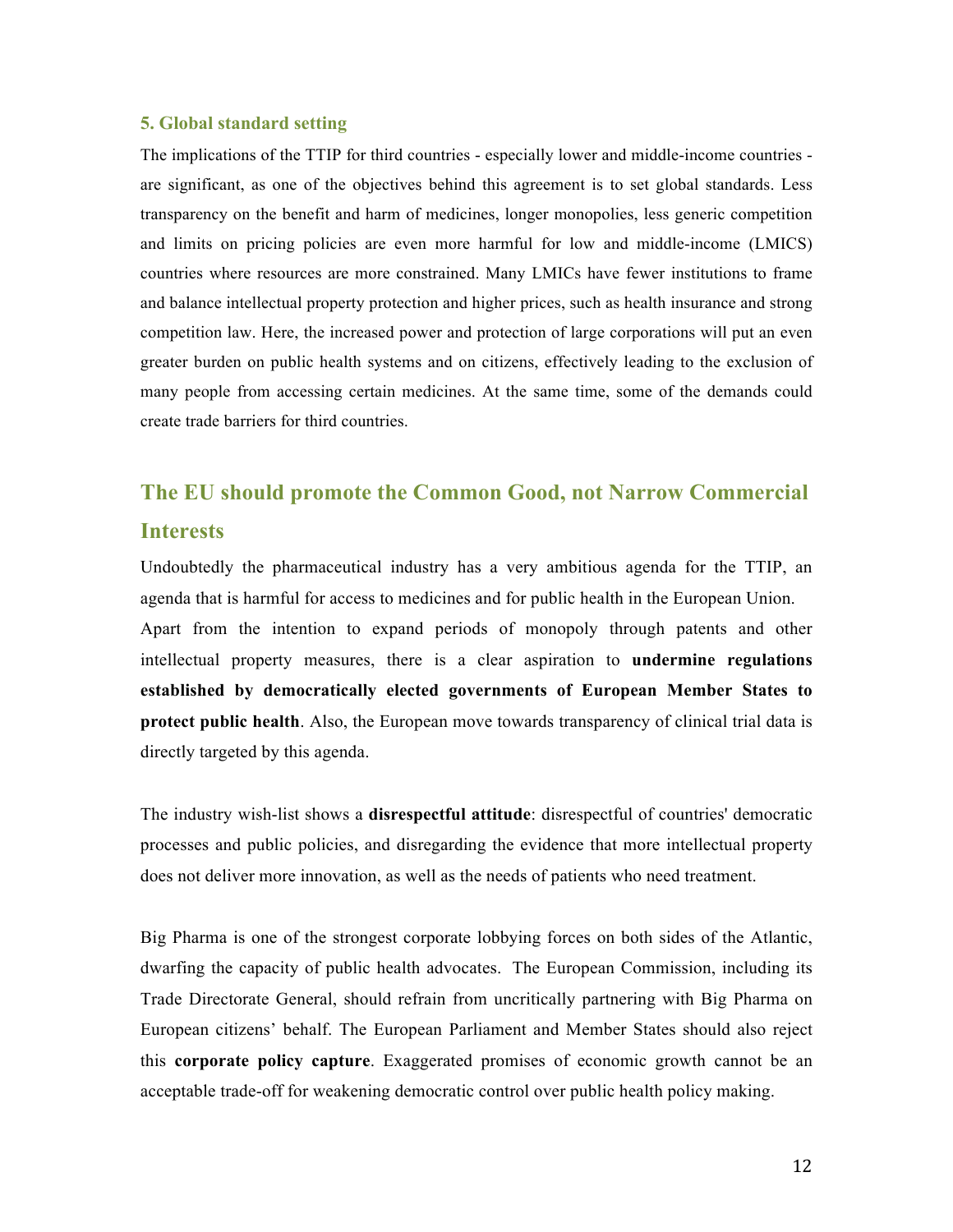At present many patients in Europe cannot afford the medicines they need, the present financial crisis has made it even harder. Faced with a financial and economic crisis and ever increasing health care expenditures, EU Member States are struggling to continue to provide universal access to medicines for their citizens.

**The EU** should not further strengthen the hand of pharmaceutical monopoly holders. Instead, it **should promote the common good**. To this end the EU should redirect companies towards economically sustainable, health-needs driven real innovation; exploring open, collaborative Research & Development models based on affordability instead of consolidating the present system of high monopoly prices.

Commons Network -www.commonsnetwork.eu produced this response paper *in cooperation with* Medicines in Europe Forum – www.prescrire.org International Society of Drugs Bulletins - www.isdbweb.org Health Action International Europe – www.haieurope.org UAEM Europe- www.uaem-europe.org. Salud Por Derecho - www.saludporderecho.org

#### **The paper is available at: www.commonsnetwork.eu**

Creative Commons Attribution 3.0 Unported License.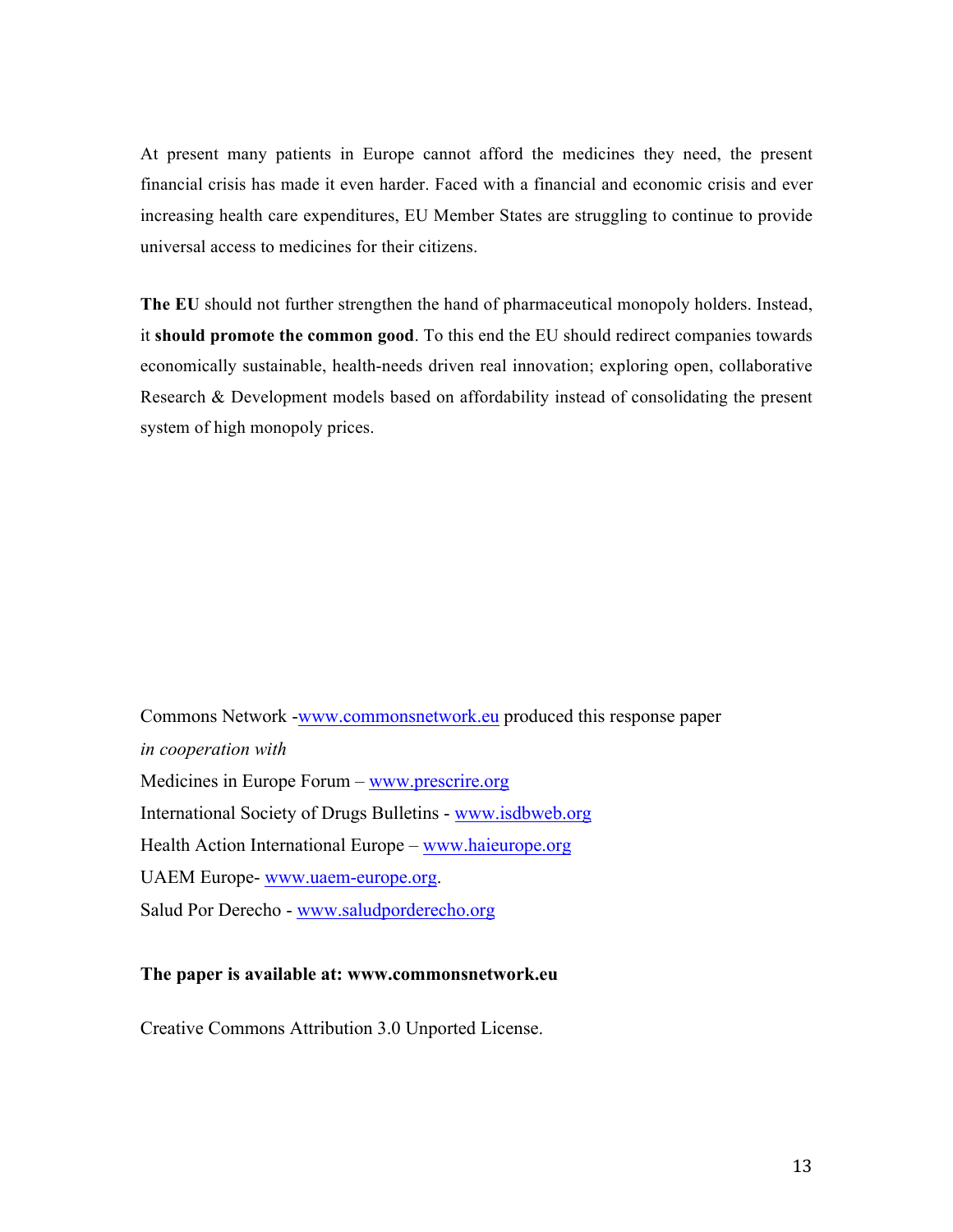# **End Notes**

 

<sup>1</sup> On the wrong side of Globalization, J.Stiglitz:

http://opinionator.blogs.nytimes.com/author/joseph-e-stiglitz/

 $2^2$  Corporate Europe Observatory. European Commission preparing for EU-US trade talks: 119 meetings with industry lobbyists. 4 September 2013. available at: http://corporateeurope.org/print/trade/2013/09/european-commission-preparing-eu-us-trade-talks-119-meetings-industry-lobbyists.

Washington Post. Industry voices dominate the trade advisory system. 27 February 2014. available at: http://www.washingtonpost.com/wp-srv/special/business/trade-advisorycommittees/index.html. 

<sup>3</sup> Carone G, Schwierz C, Xavier (2012)A: Cost-containment Policies in Public Pharmaceutical Spending in the EU. Brussels; 2012(September):1-65 available at : http://ec.europa.eu/economy\_finance/publications/economic\_paper/2012/pdf/ecp\_461\_en.pdf

Christine Leopold, Pharmaceutical policy measures implemented in response to the recession in Europe 2012-2013. Presentation May 2013. available at:

http://haieurope.org/wp-content/uploads/2014/02/Christine\_Leopold-

Pharmaceutical policy measures implemented in response to the recession in Europe 201  $\frac{2-2013.pdf}{5}$ 

<sup>5</sup> Euractiv. Doctors say thousands of Greek children unvaccinated. 10 December 2013. available at:http://www.euractiv.com/health/doctors-thousands-children-greec-news-532216

<sup>6</sup> European Competition Pharmaceutical Sector Inquiry, Final Report (2009). See: http://ec.europa.eu/competition/sectors/pharmaceuticals/inquiry/

Light W, Lexchin J (2012), Pharmaceutical research and development: what do we get for all that money? BMJ 2012; 345:e4348

Munos B., 2009. Lessons from 60 years of pharmaceutical innovation. Nature Reviews: Drug Discovery. 8, pp 959-967..

La Revue Prescrire, 2011. New drugs and indications in 2010: inadequate assessment; patients at risk. Revue Prescrire, 31 (328) pp. 134-141.

Brody H and Light DW (2011) The Inverse Benefit Law: How Drug Marketing Undermines Patient Safety and Public Health, Am J Public Health;101: 399–404. doi:10.2105/AJPH. 2010.199844

<sup>10</sup> http://haieurope.org/wp-content/uploads/2013/10/HAI\_Protecting-citizenshealth-<br>transparency-of-clinical-trial-data-on-medicines-in-the-EU.pdf

WHO (2006) Report of the Commission on IPRs, Innovation and public health, http://www.who.int/intellectualproperty/documents/thereport/ENPublicHealthReport.pdf

European Commission (2013a): EU-US Transatlantic Trade and Investment Partnership: Trade Cross-Cutting Disciplines and Institutional Provisions: Initial EU Position Paper. Available online: http://trade.ec.europa.eu/doclib/docs/2013/july/tradoc\_151622.pdf

 $13$  The TAFTA | TTIP and Treatment Access: What does the Agreement Mean for Intellectual Property Rights over Essential Medicines? in the Transatlantic Colossus http://bfogp.org/publications/the-transatlantic-colossus/

European Patent Convention- see:

http://documents.epo.org/projects/babylon/eponet.nsf/0/00E0CD7FD461C0D5C1257C060050C3 76/\$File/EPC\_15th\_edition\_2013.pdf

Directive 98/44/EC of the European Parliament and of the Council of 6 July 1998 on the legal protection of biotechnological inventions, see: http://eur-

lex.europa.eu/LexUriServ/LexUriServ.do?uri=CELEX:31998L0044:EN:HTML